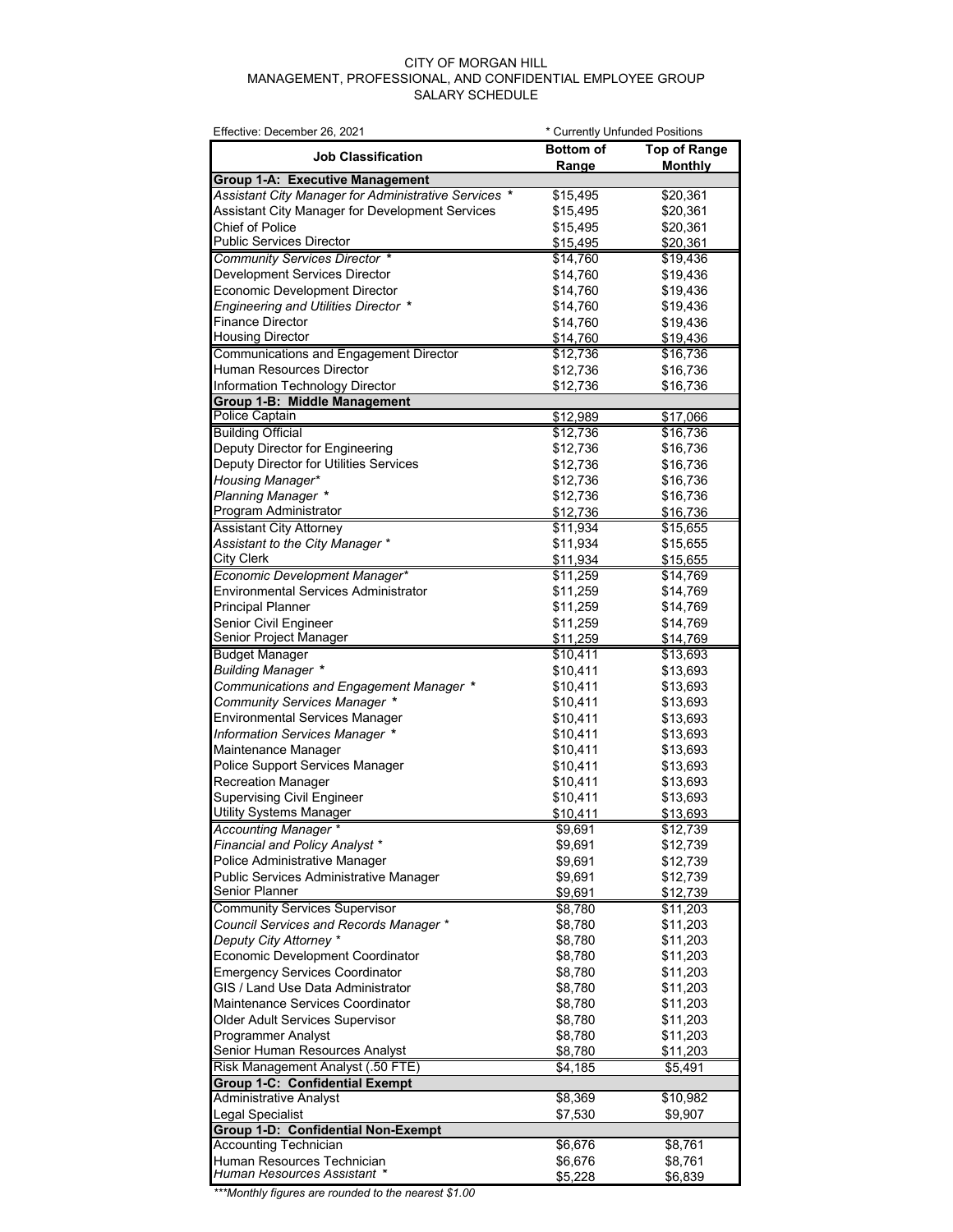## CITY OF MORGAN HILL MANAGEMENT, PROFESSIONAL, AND CONFIDENTIAL EMPLOYEE GROUP SALARY SCHEDULE

| CPI below 2% Increase is 2%<br>Effective: December 25, 2022                | * Currently Unfunded Positions |                      |
|----------------------------------------------------------------------------|--------------------------------|----------------------|
| <b>Job Classification</b>                                                  | <b>Bottom of</b>               | <b>Top of Range</b>  |
| Group 1-A: Executive Management                                            | Range                          | <b>Monthly</b>       |
| Assistant City Manager for Administrative Services *                       | \$15,805                       | \$20,768             |
| Assistant City Manager for Development Services                            | \$15,805                       | \$20,768             |
| Chief of Police                                                            | \$15,805                       | \$20,768             |
| Public Services Director                                                   | \$15,805                       | \$20,768             |
| Community Services Director *                                              | \$15,055                       | \$19,825             |
| <b>Development Services Director</b>                                       | \$15,055                       | \$19,825             |
| <b>Economic Development Director</b>                                       | \$15,055                       | \$19,825             |
| <b>Engineering and Utilities Director *</b>                                | \$15,055                       | \$19,825             |
| <b>Finance Director</b>                                                    | \$15,055                       | \$19,825             |
| <b>Housing Director</b>                                                    | \$15,055                       | \$19,825             |
| Communications and Engagement Director                                     | \$12,991                       | \$17,071             |
| Human Resources Director<br>Information Technology Director                | \$12,991                       | \$17,071             |
| Group 1-B: Middle Management                                               | \$12,991                       | \$17,071             |
| <b>Police Captain</b>                                                      | \$13,249                       | \$17,408             |
| <b>Building Official</b>                                                   | \$12,991                       | \$17,071             |
| Deputy Director for Engineering                                            | \$12,991                       | \$17,071             |
| Deputy Director for Utilities Services                                     | \$12,991                       | \$17,071             |
| <b>Housing Manager*</b>                                                    | \$12,991                       | \$17,071             |
| <b>Planning Manager *</b>                                                  | \$12,991                       | \$17,071             |
| Program Administrator                                                      | \$12,991                       | \$17,071             |
| <b>Assistant City Attorney</b>                                             | \$12,173                       | \$15,968             |
| Assistant to the City Manager *                                            | \$12,173                       | \$15,968             |
| City Clerk                                                                 | \$12,173                       | \$15,968             |
| Economic Development Manager*                                              | \$11,485                       | \$15,065             |
| Environmental Services Administrator<br><b>Principal Planner</b>           | \$11,485                       | \$15,065             |
| Senior Civil Engineer                                                      | \$11,485<br>\$11,485           | \$15,065<br>\$15,065 |
| Senior Project Manager                                                     | \$11,485                       | \$15,065             |
| <b>Budget Manager</b>                                                      | \$10,620                       | \$13,967             |
| <b>Building Manager *</b>                                                  | \$10,620                       | \$13,967             |
| Communications and Engagement Manager *                                    | \$10,620                       | \$13,967             |
| Community Services Manager *                                               | \$10,620                       | \$13,967             |
| Environmental Services Manager                                             | \$10,620                       | \$13,967             |
| Information Services Manager *                                             | \$10,620                       | \$13,967             |
| Maintenance Manager                                                        | \$10,620                       | \$13,967             |
| Police Support Services Manager                                            | \$10,620                       | \$13,967             |
| <b>Recreation Manager</b>                                                  | \$10,620                       | \$13,967             |
| <b>Supervising Civil Engineer</b>                                          | \$10,620                       | \$13,967             |
| Utility Systems Manager                                                    | \$10,620                       | \$13967              |
| Accounting Manager *<br>Financial and Policy Analyst *                     | \$9,885<br>\$9,885             | \$12,993             |
| Police Administrative Manager                                              | \$9,885                        | \$12,993<br>\$12,993 |
| Public Services Administrative Manager                                     | \$9,885                        | \$12,993             |
| Senior Planner                                                             | \$9,885                        | \$12,993             |
| <b>Community Services Supervisor</b>                                       | \$8,956                        | \$11,427             |
| Council Services and Records Manager *                                     | \$8,956                        | \$11,427             |
| Deputy City Attorney *                                                     | \$8,956                        | \$11,427             |
| <b>Economic Development Coordinator</b>                                    | \$8,956                        | \$11,427             |
| <b>Emergency Services Coordinator</b>                                      | \$8,956                        | \$11,427             |
| GIS / Land Use Data Administrator                                          | \$8,956                        | \$11,427             |
| Maintenance Services Coordinator                                           | \$8,956                        | \$11,427             |
| Older Adult Services Supervisor                                            | \$8,956                        | \$11,427             |
| Programmer Analyst                                                         | \$8,956                        | \$11,427             |
| Senior Human Resources Analyst                                             | \$8,956                        | \$11,427             |
| Risk Management Analyst (.50 FTE)<br><b>Group 1-C: Confidential Exempt</b> | \$4,269                        | \$5,601              |
| Administrative Analyst                                                     | \$8,536                        | \$11,201             |
| Legal Specialist                                                           | \$7,680                        | \$10,105             |
| Group 1-D: Confidential Non-Exempt                                         |                                |                      |
| <b>Accounting Technician</b>                                               | \$6,810                        | \$8,936              |
| Human Resources Technician                                                 | \$6,810                        | \$8,936              |
| Human Resources Assistant *                                                | \$5,333                        | \$6,976              |

*\*\*\*Monthly figures are rounded to the nearest \$1.00*